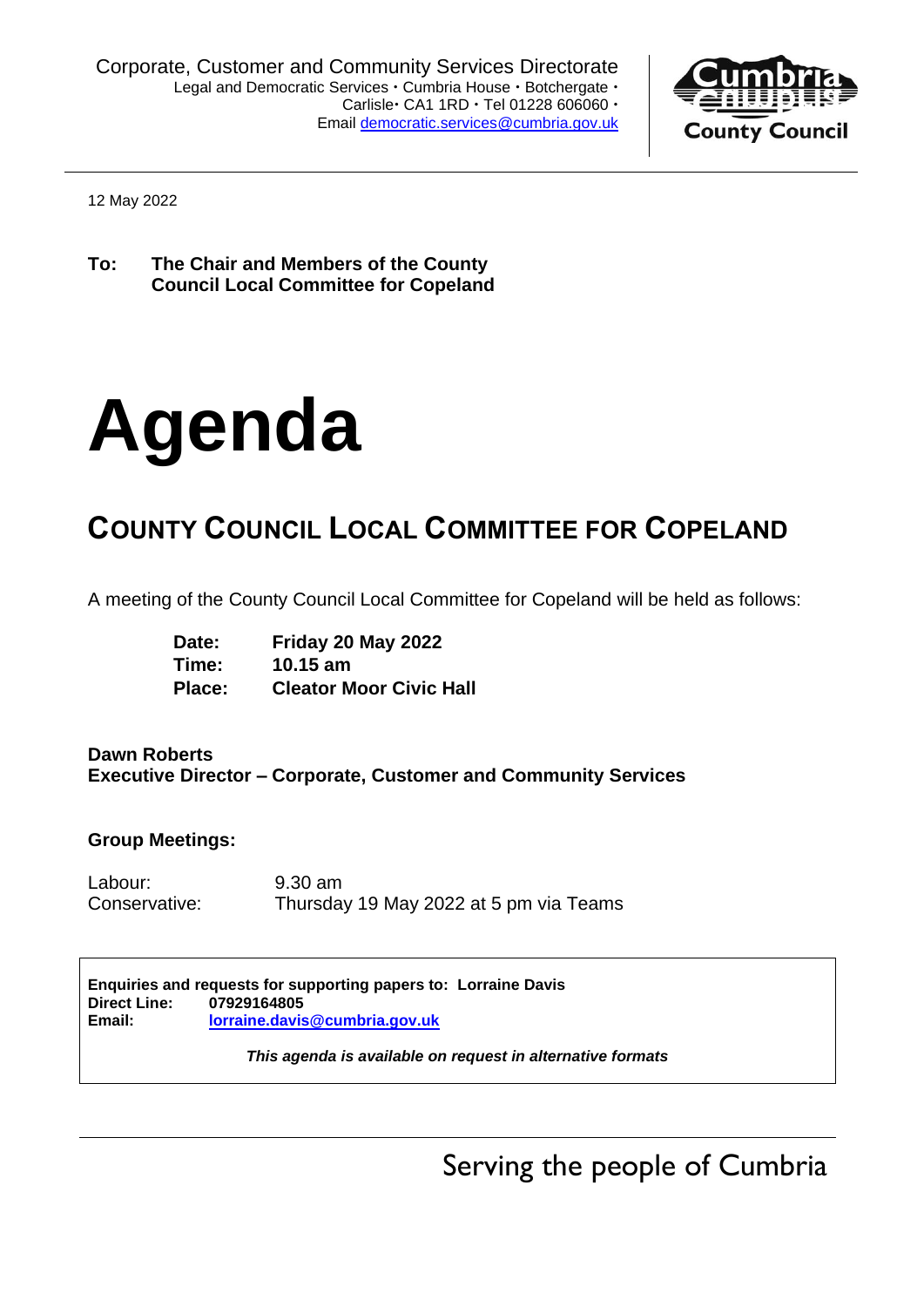#### **MEMBERSHIP**

Mr M Hawkins Mr FI Morgan Mr DE Southward Mrs EL Williamson

#### **Labour (4) Conservative (8)**

Mr MS Barbour Mr K Hitchen (Chair) Mr AWC Lamb Mr GRPM Roberts Mr CP Turner Mr CJ Whiteside Mr D Wilson (Vice-Chair) Mr AW Wonnacott

#### **ACCESS TO INFORMATION**

#### **Agenda and Reports**

Copies of the agenda and Part I reports are available for members of the public to inspect prior to the meeting. Copies will also be available at the meeting.

The agenda and Part I reports are also available on the County Council's website – [www.cumbria.gov.uk](http://www.cumbria.gov.uk/)

#### **Background Papers**

Requests for the background papers to the Part I reports, excluding those papers that contain exempt information, can be made to Legal and Democratic Services at the address overleaf between the hours of 9.00 am and 4.30 pm, Monday to Friday.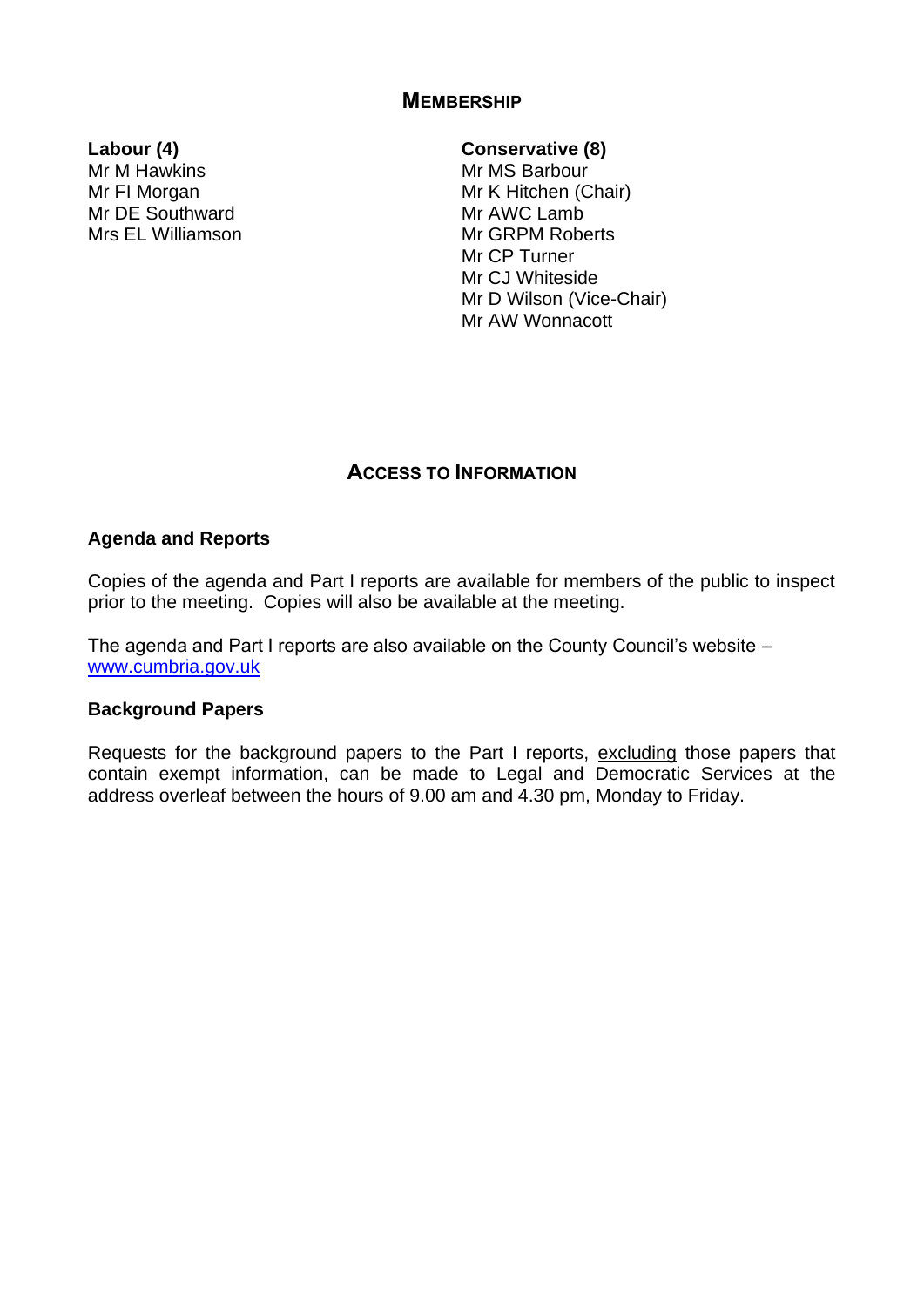### **A G E N D A**

#### **PART 1: ITEMS LIKELY TO BE CONSIDERED IN THE PRESENCE OF THE PRESS AND PUBLIC**

#### **1 ELECTION OF CHAIR**

To elect a Chair of the Local Committee for the ensuing year.

#### **2 ELECTION OF VICE CHAIR**

To elect a Vice Chair for the ensuing year.

#### **3 APOLOGIES FOR ABSENCE**

To receive any apologies for absence

#### **4 DECLARATIONS OF INTEREST**

Members are invited to disclose any disclosable pecuniary interest they have in any item on the agenda which comprises:-

- 1 Details of any employment, office, trade, profession or vocation carried on for profit or gain.
- 2 Details of any payment or provision of any other financial benefit (other than from the authority) made or provided within the relevant period in respect of any expenses incurred by you in carrying out duties as a member, or towards your election expenses. (This includes any payment or financial benefit from a trade union within the meaning of the Trade Union and Labour Relations (Consolidation) Act 1992.
- 3 Details of any contract which is made between you (or a body in which you have a beneficial interest) and the authority
	- (a) Under which goods or services are to be provided or works are to be executed; and
	- (b) Which has not been fully discharged.
- 4 Details of any beneficial interest in land which is within the area of the authority.
- 5 Details of any licence (alone or jointly with others) to occupy land in the area of the authority for a month or longer.
- 6 Details of any tenancy where (to your knowledge)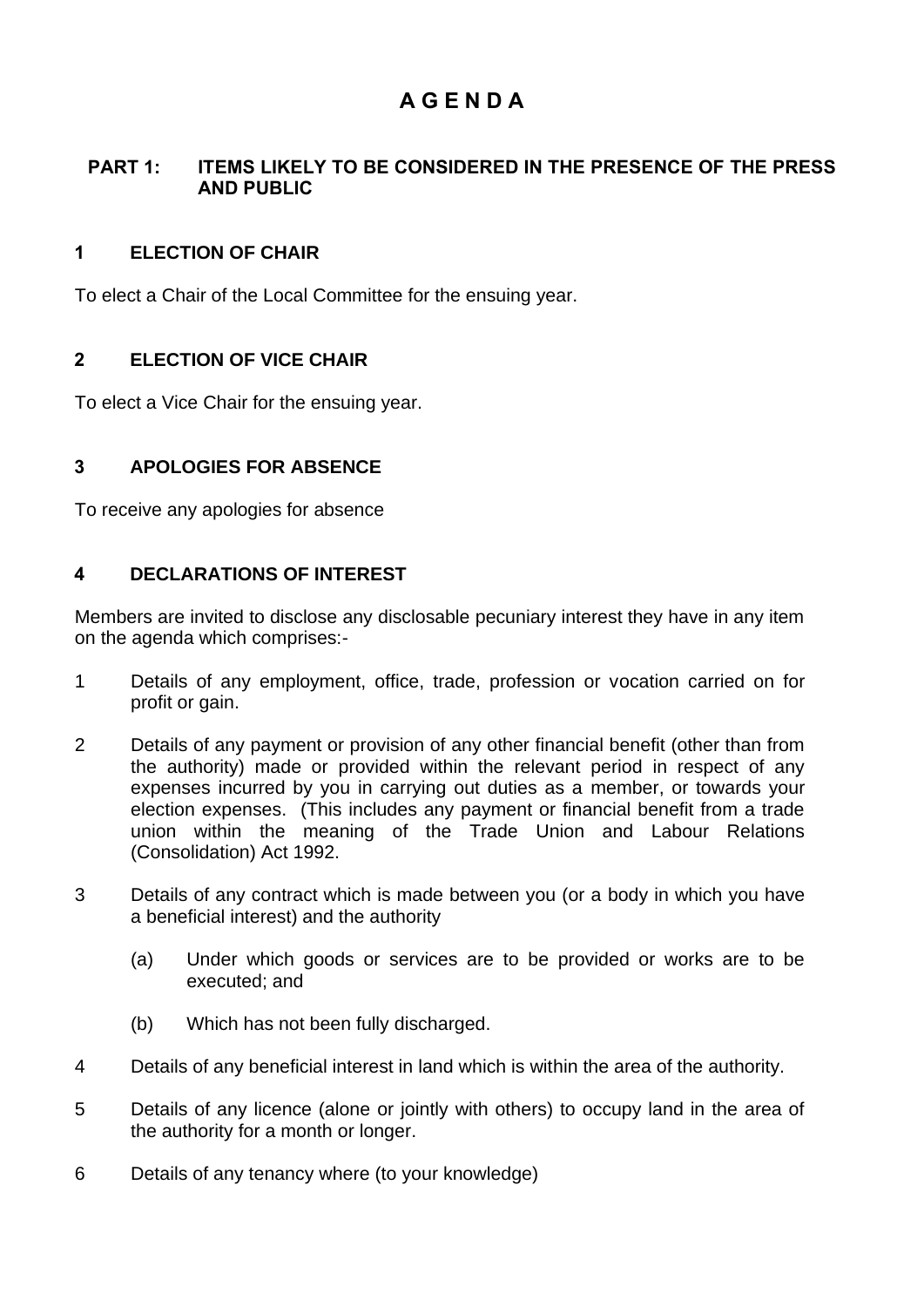- (a) The landlord is the authority; and
- (b) The tenant is a body in which you have a beneficial interest.
- 7 Details of any beneficial interest in securities of a body where
	- (a) That body (to your knowledge) has a place of business or land in the area of the authority; and
	- $(b)$  Either
		- (i) The total nominal value of the securities exceeds £25,000 or one hundredth of the total issued share capital of that body; or
		- (ii) If that share capital of that body is of more than one class, the total nominal value of the shares of any one class in which the relevant person has a beneficial interest exceeds one hundredth of the total issued share capital of that class.

In addition, you must also disclose other non-pecuniary interests set out in the Code of Conduct where these have not already been registered.

#### **Note**

**A "disclosable pecuniary interest" is an interest of a councillor or their partner (which means spouse or civil partner, a person with whom they are living as husband or wife, or a person with whom they are living as if they are civil partners).**

#### **5 EXCLUSION OF PRESS AND PUBLIC**

To consider whether the press and public should be excluded from the meeting during consideration of any item on the agenda

#### **6 PUBLIC PARTICIPATION**

There are no public questions, statements or petitions to be considered at this meeting.

#### **7 MINUTES OF PREVIOUS MEETING**

To confirm as a correct record the minutes of the meeting of the Local Committee held on 22 March 2022 (copy enclosed).

**(Pages 7 - 14)**

#### **8 COPELAND HIGHWAYS WORKING GROUP**

#### *[Electoral Divisions: All Copeland]*

To consider a report by the Executive Director – Economy and Infrastructure (copy enclosed).